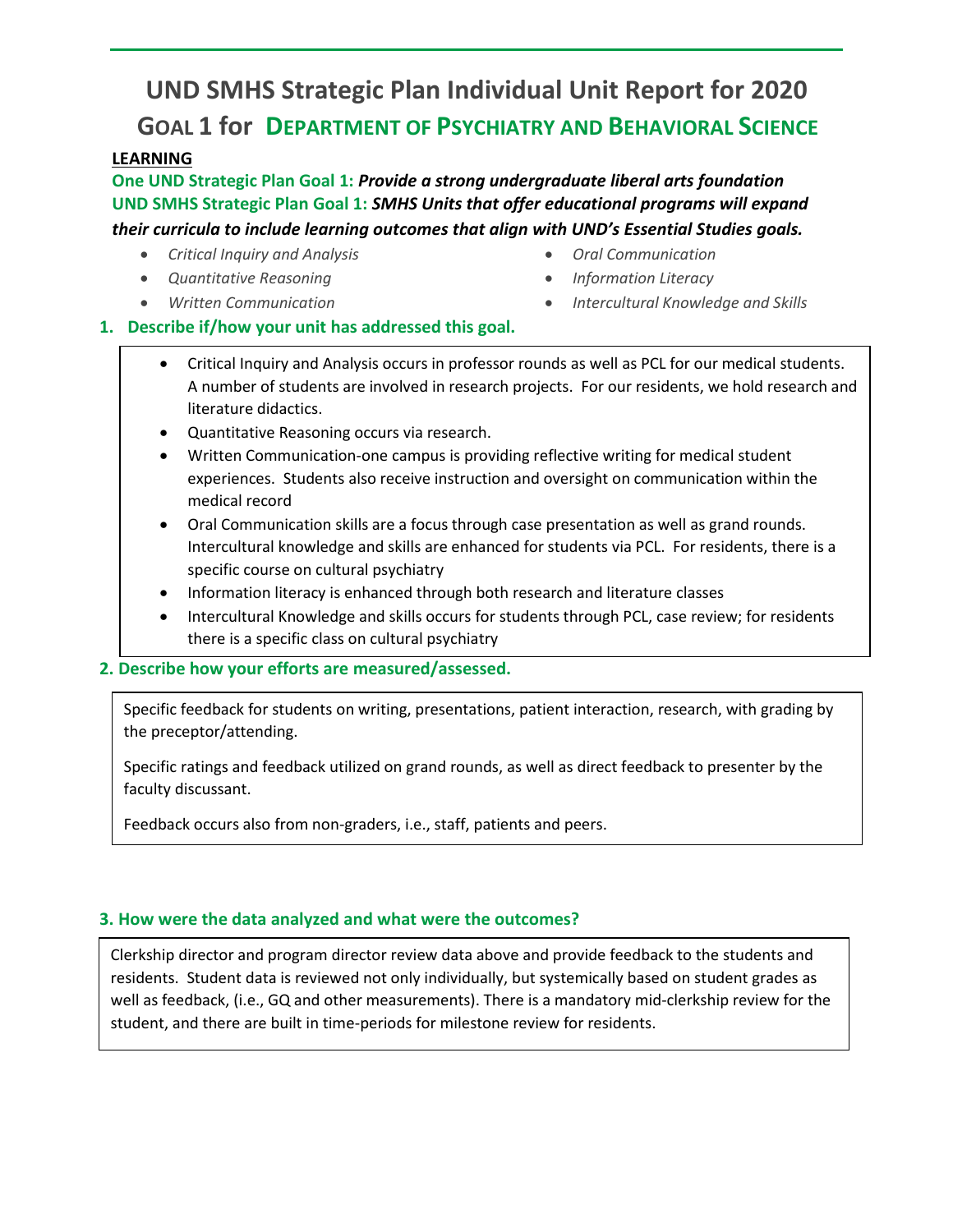#### **4. Describe how your unit will implement any further changes and what barriers may exist.**

Given the recent social upheaval in our country, opportunity for review of intercultural knowledge will be important. This will be not only a department need, but a systems need.